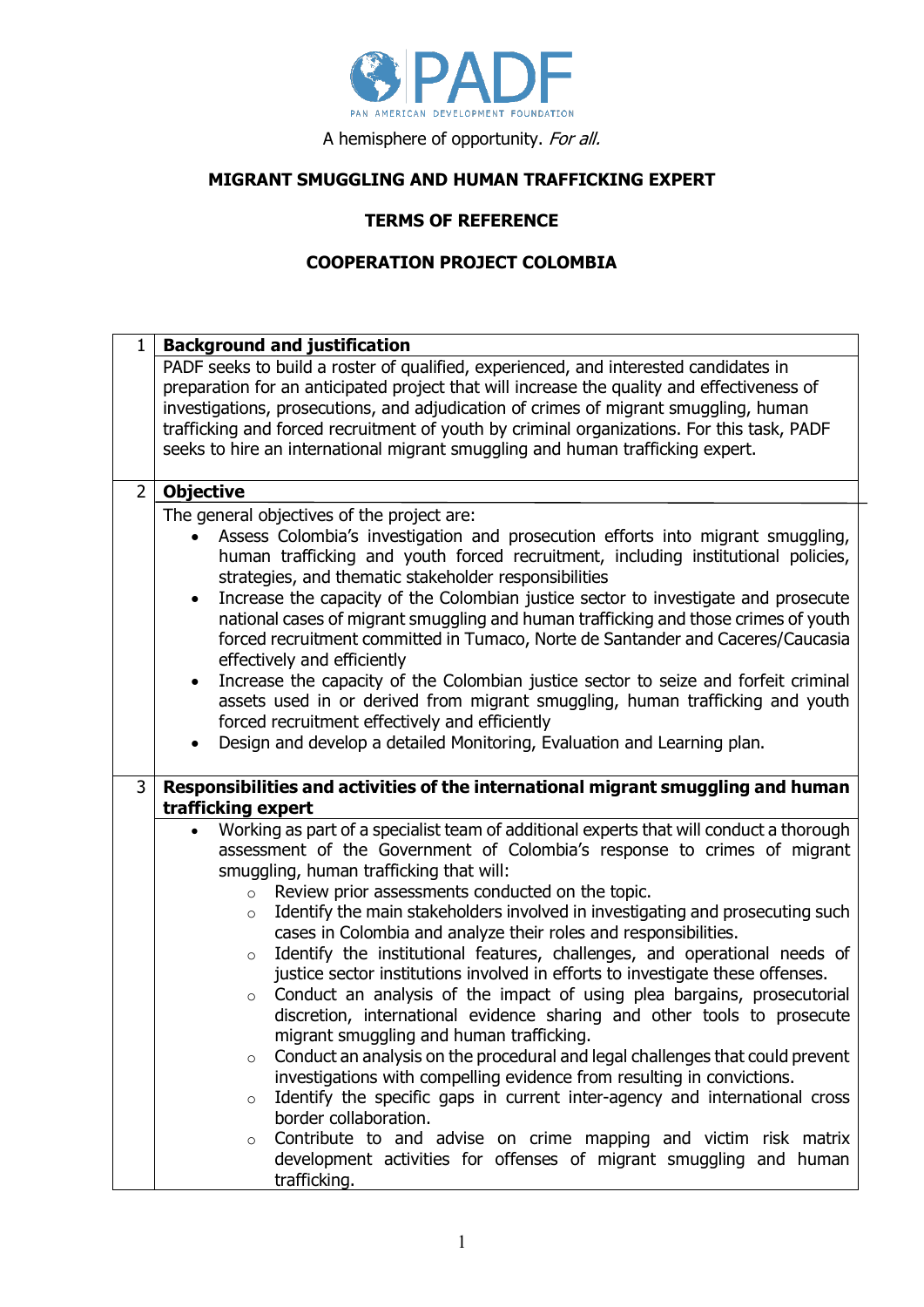|                | $\circ$                  | Evaluate and recommend critical investigation nodes in the end-to-end value<br>chain represented in the migrant smuggling and human trafficking illicit<br>economies.                                                                                                                                                                                                                                                                                                                                                                                                                                                                                                              |
|----------------|--------------------------|------------------------------------------------------------------------------------------------------------------------------------------------------------------------------------------------------------------------------------------------------------------------------------------------------------------------------------------------------------------------------------------------------------------------------------------------------------------------------------------------------------------------------------------------------------------------------------------------------------------------------------------------------------------------------------|
|                | $\circ$                  | Conduct a caseload analysis review for identification of bottlenecks, best<br>practice, and process flow trends.                                                                                                                                                                                                                                                                                                                                                                                                                                                                                                                                                                   |
|                | $\circ$                  | Analyze investigative policies and mechanisms for prosecution and<br>adjudication of cases and forfeiture of criminal assets.                                                                                                                                                                                                                                                                                                                                                                                                                                                                                                                                                      |
|                | $\circ$                  | Conduct a review of Colombia's current policy framework (including UN and<br>OAS obligations) and bodies, their operations, efficacy, and efficiency with a<br>focus on their interaction with justice sector actors, including revising prior<br>and ongoing assessments on these matters.                                                                                                                                                                                                                                                                                                                                                                                        |
|                | $\circ$                  | Collect baseline data related to the past and current number of migrant<br>smuggling and human trafficking investigations, prosecutions, convictions,<br>and asset forfeiture orders.                                                                                                                                                                                                                                                                                                                                                                                                                                                                                              |
|                | $\circ$                  | Collect baseline data related to the methodologies of smuggling and                                                                                                                                                                                                                                                                                                                                                                                                                                                                                                                                                                                                                |
|                | $\circ$                  | trafficking and risks that both males, females and children are subjected to<br>Evaluate past and current border cooperation mechanisms with Ecuador and<br>Panama including operating policies and procedures, nation state capabilities,<br>methodologies, and resources allocated for shared interdiction, investigation<br>and prosecution strategies and objectives.                                                                                                                                                                                                                                                                                                          |
|                | $\circ$                  | Assess current investigative and prosecutorial standard operating policies and<br>procedures (SOPPs) and respective challenges that prevent investigations<br>from producing convictions and resulting in asset seizures, in addition to<br>capabilities, methodologies, and resources that prosecutors, investigators,<br>border/maritime patrols and crime analysts use.                                                                                                                                                                                                                                                                                                         |
|                | $\circ$                  | Consider the issue of the use and development of inter-agency investigation<br>teams and other cooperation mechanisms how this affects the efforts to<br>address and reduce the incidence of the migrant smuggling and human<br>trafficking.                                                                                                                                                                                                                                                                                                                                                                                                                                       |
|                | $\circ$                  | Conduct a review of other donors and organizations focused on improving<br>the justice sector response to migrant smuggling and human trafficking and<br>explain deconfliction efforts between those initiatives and this proposed<br>project.                                                                                                                                                                                                                                                                                                                                                                                                                                     |
|                |                          | Provide a SWOT (strengths, weaknesses, opportunities, and threats) matrix<br>analysis for the four key Colombian institution roles in combatting migrant<br>smuggling and human trafficking criminal organizations.                                                                                                                                                                                                                                                                                                                                                                                                                                                                |
|                | $\circ$                  | Produce an assessment report with a set of recommendations on how to<br>address challenges to achieve efficient and successful investigations and<br>prosecutions of migrant smuggling and human trafficking cases in Colombia<br>within two months of the beginning of the contract.                                                                                                                                                                                                                                                                                                                                                                                              |
| $\overline{4}$ | <b>Candidate profile</b> |                                                                                                                                                                                                                                                                                                                                                                                                                                                                                                                                                                                                                                                                                    |
|                |                          | The successful candidate will possess a deep knowledge of migrant smuggling and human<br>law enforcement issues including UN and OAS obligations and implementation of<br>internationally recognized best practice and standards. He/she will also have extensive<br>experience in working with governments and law enforcement agencies at a high level and<br>across different ministries, on issues related to the enforcement of migrant smuggling and<br>human trafficking laws. The candidate will also bring substantial analytical skills, and<br>experience in delivering high quality diagnostic study reports to policy makers either<br>nationally or internationally. |
|                |                          | The ideal candidate will also possess the following:<br>An advanced university degree (Master's degree or equivalent) in law, criminology,<br>or social science (international relations, management, public administration, political<br>science, or economics, etc.) or in a subject closely related. A first level university                                                                                                                                                                                                                                                                                                                                                   |

2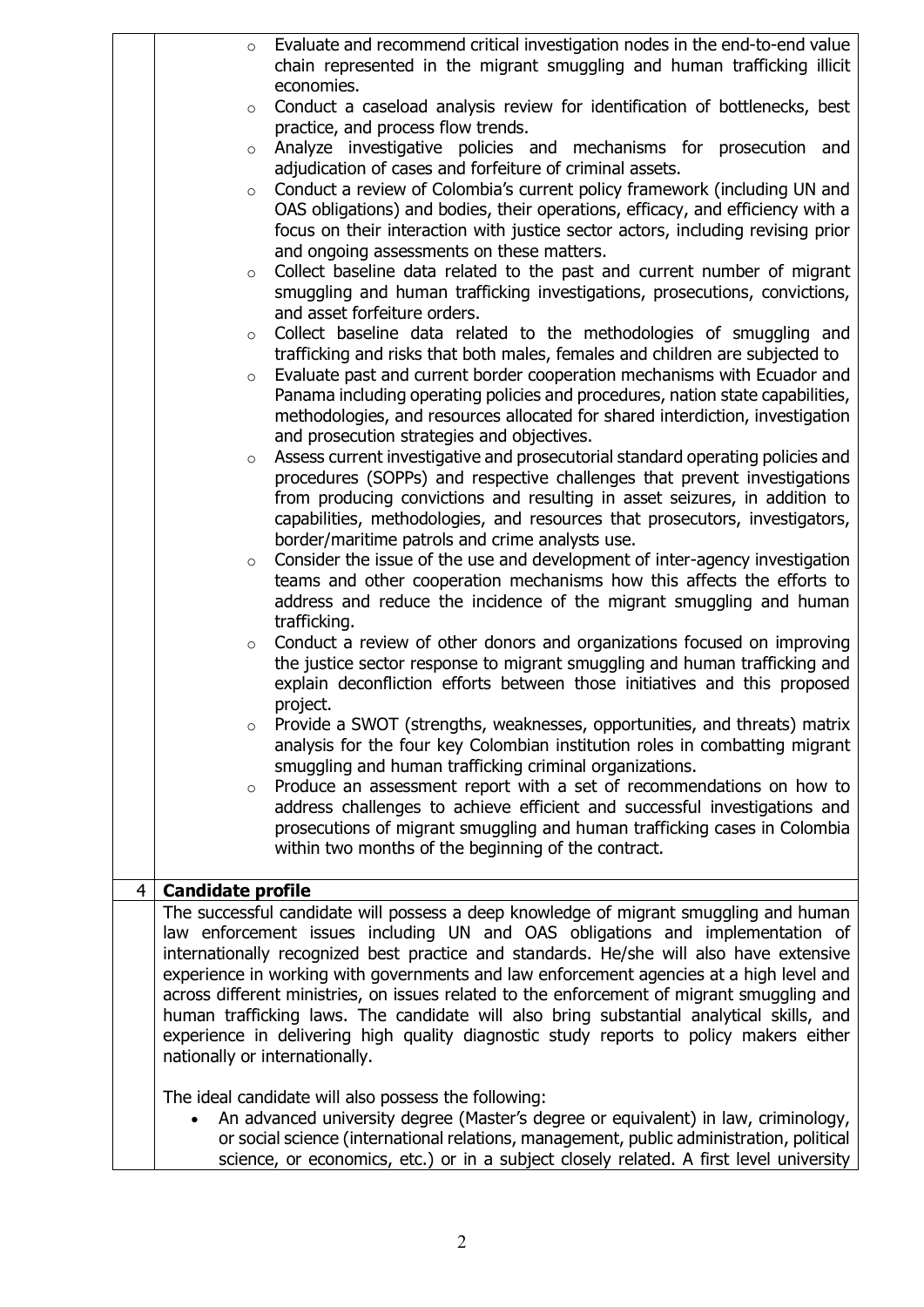|   | degree in similar fields in combination with five additional years of qualifying<br>experience may be accepted in lieu of the advanced university degree.<br>Having previously published reports on migrant smuggling and/or human<br>$\bullet$<br>trafficking to government institutions, international organizations, non-government<br>organizations or academically.<br>A minimum of 10 years of work experience in the field of law enforcement, justice,<br>$\bullet$<br>or criminal policy, with experience of migrant smuggling/human trafficking threats is<br>required.<br>Professional experience in Latin America would be desirable.<br>$\bullet$<br>Experience around developing training needs analysis to law enforcement<br>$\bullet$<br>authorities is desirable.<br>Fluency in English and Spanish.<br>$\bullet$<br>Demonstrated sound judgment and team working skills.<br>$\bullet$<br>Proven ability to provide high level subject matter expertise on issues related to<br>$\bullet$<br>migrant smuggling and human trafficking. |  |
|---|---------------------------------------------------------------------------------------------------------------------------------------------------------------------------------------------------------------------------------------------------------------------------------------------------------------------------------------------------------------------------------------------------------------------------------------------------------------------------------------------------------------------------------------------------------------------------------------------------------------------------------------------------------------------------------------------------------------------------------------------------------------------------------------------------------------------------------------------------------------------------------------------------------------------------------------------------------------------------------------------------------------------------------------------------------|--|
|   | In addition to the foregoing qualities, the successful candidate will demonstrate strong<br>organizational development and interpersonal skills as well as experience and comfort<br>operating in a fast-paced, multicultural, and self-directed environment.                                                                                                                                                                                                                                                                                                                                                                                                                                                                                                                                                                                                                                                                                                                                                                                           |  |
| 5 | <b>Proposal Documents to Include</b>                                                                                                                                                                                                                                                                                                                                                                                                                                                                                                                                                                                                                                                                                                                                                                                                                                                                                                                                                                                                                    |  |
|   | a. Please attach your CV to demonstrate how you meet the minimum requirements<br>b. A cover letter that includes descriptions of similar projects or assignments, your<br>daily/monthly rate for equivalent services (in USD\$), and at least three client<br>references.                                                                                                                                                                                                                                                                                                                                                                                                                                                                                                                                                                                                                                                                                                                                                                               |  |
| 6 | Term of the contract                                                                                                                                                                                                                                                                                                                                                                                                                                                                                                                                                                                                                                                                                                                                                                                                                                                                                                                                                                                                                                    |  |
|   | Estimated start date of contract: Late Summer/Early Fall, 2022. The contract will have a 3-                                                                                                                                                                                                                                                                                                                                                                                                                                                                                                                                                                                                                                                                                                                                                                                                                                                                                                                                                             |  |
|   | month duration.                                                                                                                                                                                                                                                                                                                                                                                                                                                                                                                                                                                                                                                                                                                                                                                                                                                                                                                                                                                                                                         |  |
| 7 | <b>Submission Details</b>                                                                                                                                                                                                                                                                                                                                                                                                                                                                                                                                                                                                                                                                                                                                                                                                                                                                                                                                                                                                                               |  |
|   | a. Deadline. Proposals must be received no later than June, 30 <sup>th</sup> 2022, 11:59 pm<br>EST. Proposals must be submitted via email to bquintero@padf.org. All proposals<br>are to be submitted following the guidelines listed in this Terms of Reference.<br>b. Validity of the bid: 120 days from the submission deadline.<br>c. Amendments. At any time prior to the deadline for submission of proposals, PADF<br>may, for any reason, modify the Terms of Reference document by amendment<br>which will be posted to the PADF website and/or communicated via email.                                                                                                                                                                                                                                                                                                                                                                                                                                                                        |  |
|   |                                                                                                                                                                                                                                                                                                                                                                                                                                                                                                                                                                                                                                                                                                                                                                                                                                                                                                                                                                                                                                                         |  |
| 8 | <b>Terms and Conditions</b>                                                                                                                                                                                                                                                                                                                                                                                                                                                                                                                                                                                                                                                                                                                                                                                                                                                                                                                                                                                                                             |  |
|   | <b>Resulting Award</b>                                                                                                                                                                                                                                                                                                                                                                                                                                                                                                                                                                                                                                                                                                                                                                                                                                                                                                                                                                                                                                  |  |
|   | This TOR does not obligate PADF to execute a contract, nor does it commit PADF to pay<br>any costs incurred in the preparation or submission of the proposals. Furthermore, PADF<br>reserves the right to reject any and all offers, if such action is considered to be in the<br>best interest of PADF. PADF will, in its sole discretion, select the winning proposal and is<br>not obligated to share individual evaluation results.                                                                                                                                                                                                                                                                                                                                                                                                                                                                                                                                                                                                                 |  |
|   | Confidentiality                                                                                                                                                                                                                                                                                                                                                                                                                                                                                                                                                                                                                                                                                                                                                                                                                                                                                                                                                                                                                                         |  |
|   | All proprietary information provided by the bidder shall be treated as confidential and will<br>not be shared with potential or actual applicants during the solicitation process. This<br>includes but is not limited to price quotations, cost proposals and technical proposals.<br>PADF may, but is not obliged to, post procurement awards on its public website after the<br>solicitation process has concluded, and the contract has been awarded. PADF's                                                                                                                                                                                                                                                                                                                                                                                                                                                                                                                                                                                        |  |